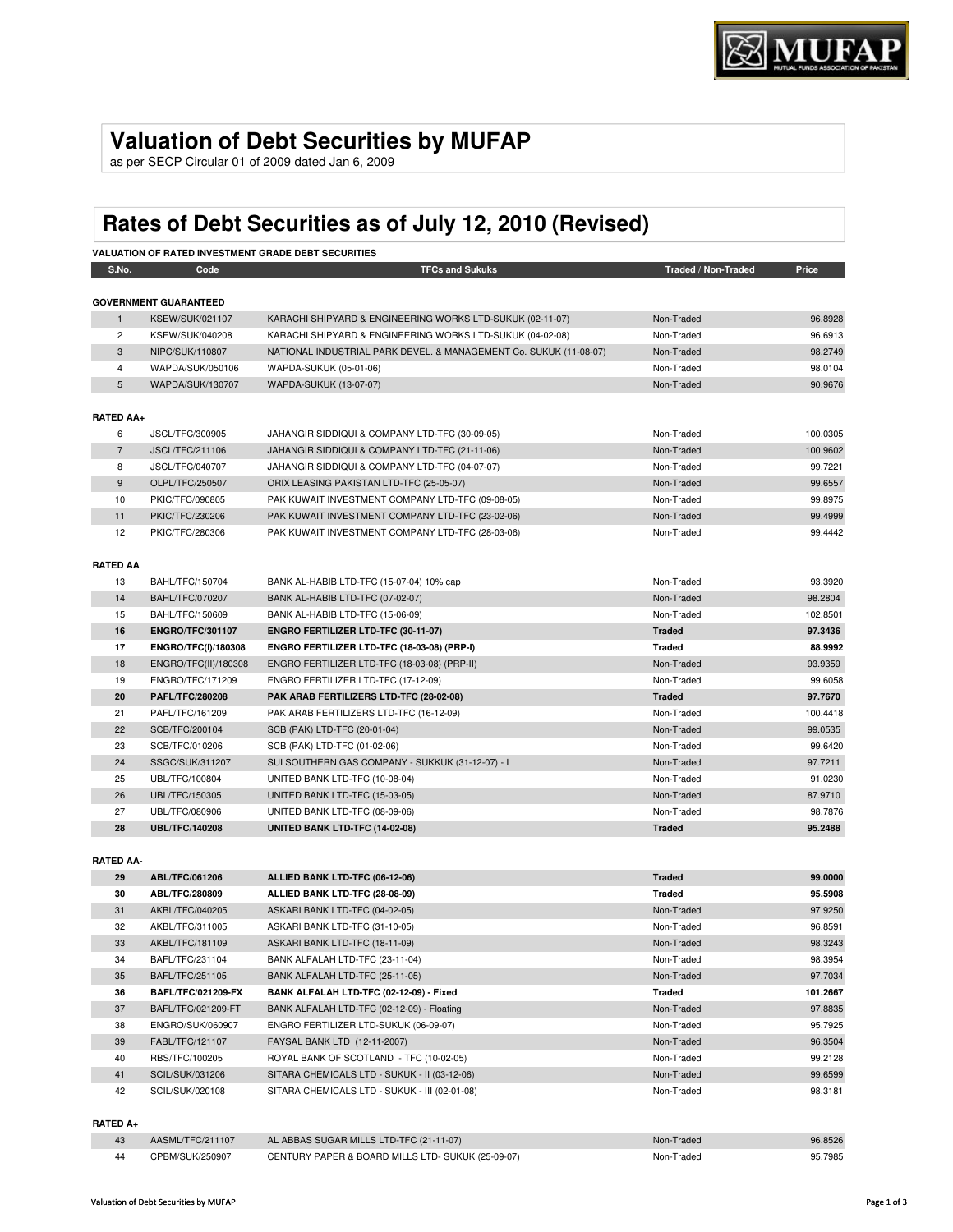

| 45 | EIBL/TFC/150307        | ESCORTS INVESTMENT BANK LTD-TFC (15-03-07)                          | Non-Traded    | 99.1631 |
|----|------------------------|---------------------------------------------------------------------|---------------|---------|
| 46 | FRSCL(A)/TFC/170107    | FINANCIAL REC'BLES SEC'ZATION CO. LTD-TFC CLASS "A"                 | Non-Traded    | 97.3919 |
| 47 | FRSCL(B)/TFC/170107    | FINANCIAL REC'BLES SEC'ZATION CO. LTD-TFC CLASS "B"                 | Non-Traded    | 97.3919 |
| 48 | HBFC/SUK/080508        | HOUSE BUILDING FINANCE CORPORATION LTD - SUKUK (08-05-08)           | Non-Traded    | 95.3403 |
| 49 | IGIBL/TFC/110706       | IGI INV. BANK LTD-TFC (FIRST INT'I INV. BANK LTD. - TFC) (11-07-06) | Non-Traded    | 99.3837 |
| 50 | KASBS/TFC/270607       | KASB SECURITIES LTD- TFC (27-06-07)                                 | Non-Traded    | 97.5854 |
| 51 | <b>NIB/TFC/050308</b>  | <b>NIB BANK LTD-TFC (05-03-08)</b>                                  | <b>Traded</b> | 96.0161 |
| 52 | PACE/TFC/150208        | PACE (PAKISTAN) LTD-TFC (15-02-08)                                  | Non-Traded    | 97.3764 |
| 53 | PMCL/TFC/310506        | PAKISTAN MOBILE COMMUNICATION LTD-TFC (31-05-06)                    | Non-Traded    | 98.6457 |
| 54 | PMCL/TFC/011007        | PAKISTAN MOBILE COMMUNICATION LTD-TFC (01-10-07)                    | Non-Traded    | 98.6850 |
| 55 | <b>PMCL/TFC/281008</b> | PAKISTAN MOBILE COMMUNICATION LTD-TFC (28-10-08)                    | <b>Traded</b> | 84.0007 |
| 56 | PEL/SUK/280907         | PEL-SUKUK (28-09-07)                                                | Non-Traded    | 97.8684 |
| 57 | PEL/SUK/300608         | PEL-SUKUK (30-06-08)                                                | Non-Traded    | 92.2373 |
| 58 | SNBL/TFC/050505        | SONERI BANK LTD-TFC (05-05-05)                                      | Non-Traded    | 96.2373 |

## **RATED A**

| 59 | AZLC/TFC/050907    | ALZAMIN LEASING CORPORATION LTD-TFC (05-09-07) | Non-Traded | 99.7625 |
|----|--------------------|------------------------------------------------|------------|---------|
| 60 | AZLM/TFC/120508    | AL-ZAMIN LEASING MODARABA LTD-TFC (12-05-08)   | Non-Traded | 96.9223 |
| 61 | AML/SUK/210108     | AMTEX LTD.-SUKUK (21-01-08)                    | Non-Traded | 94.5694 |
| 62 | EBL/SUK/080908     | EDEN BUILDERS LTD.- SUKUK (08-09-08)           | Non-Traded | 95.7219 |
| 63 | JDWS/SUK/190608    | JDW SUGAR MILLS LTD. SUKUK (19-06-08)          | Non-Traded | 93.7327 |
| 64 | JDWS/TFC/230608    | JDW SUGAR MILLS LTD. TFC (23-06-08)            | Non-Traded | 93.6980 |
| 65 | OPTI/TFC/101007    | OPTIMUS LTD - TFC (10-10-07)                   | Non-Traded | 96.2039 |
| 66 | OLPL/SUK/300607    | ORIX LEASING PAKISTAN LTD-SUKUK (30-06-07)     | Non-Traded | 95.9188 |
| 67 | OLPL/TFC/150108    | ORIX LEASING PAKISTAN LTD-TFC (15-01-08)       | Non-Traded | 95.8329 |
| 68 | TRAKKER/TFC/150907 | <b>TRAKKER (15-09-07) - PPTFC</b>              | Non-Traded | 99.1887 |
| 69 | WTL/TFC/281106     | WORLDCALL TELECOM LTD.TFC (28-11-06)           | Non-Traded | 98.2875 |
| 70 | WTL/TFC/071008     | WORLDCALL TELECOM LTD-TFC (07-10-08)           | Non-Traded | 95.0763 |

# **RATED A-**

| AVH/TFC/300409   | AVARI HOTELS-TFC (30-04-09)                | Non-Traded | 93.3724 |
|------------------|--------------------------------------------|------------|---------|
| KASHF/TFC/051107 | KASHAF FOUNDATION - TFC (05-11-07)         | Non-Traded | 99.9525 |
| SSML/SUK/270907  | SHAHMURAD SUGAR MILLS LTD-SUKUK (27-09-07) | Non-Traded | 95.4048 |

#### **RATED BBB+**

| 74 | BRRGM/TFC/070708 | BRR GUARDIAN MODARABA (07-07-08)          | Non-Traded | 87.5358 |
|----|------------------|-------------------------------------------|------------|---------|
| 75 | OTML/SUK/260908  | QUETTA TEXTILE MILLS LTD-SUKUK (26-09-08) | Non-Traded | 83.1889 |
| 76 | SEARL/TFC/090306 | SEARLE PAKISTAN LTD-TFC (09-03-06)        | Non-Traded | 97.8304 |
|    |                  |                                           |            |         |

## **RATED BBB**

|    | SMEL/TFC/160708  | SME LEASING LTD-TFC (16-07-08)           | Non-Traded | 96.0479 |
|----|------------------|------------------------------------------|------------|---------|
| 78 | TELE/TFC/270505  | TELECARD LTD-TFC (27-05-05)              | Non-Traded | 90.2033 |
| 79 | TRIBL/TFC/151105 | TRUST INVESTMENT BANK LTD-TFC (15-11-05) | Non-Traded | 98.7157 |
| 80 | TRIBL/TFC/040708 | TRUST INVESTMENT BANK LTD-TFC (04-07-08) | Non-Traded | 88.8230 |
|    |                  |                                          |            |         |

#### **RATED BBB-**

| O <sub>1</sub> | PAFL/TFC/140108 | AGRITECH LTD-TFC (14-01-08)   | Non-Traded | 84.3039 |
|----------------|-----------------|-------------------------------|------------|---------|
| 82             | PAFL/SUK/060808 | AGRITECH LTD-SUKUK (06-08-08) | Non-Traded | 81.5945 |

#### **VALUATION OF RATED NON-INVESTMENT GRADE DEBT SECURITIES**

| S.No.          | Code             | <b>TFCs and Sukuks</b>                                  | Traded / Non-Traded | Price   |
|----------------|------------------|---------------------------------------------------------|---------------------|---------|
| $4 * *$        | FDIBL/TFC/110907 | FIRST DAWOOD INVESTMENT BANK LTD. TFC (11-09-07)        | Non-Traded          | 70.9689 |
| $\overline{2}$ | GLL/TFC/040708   | GRAYS LEASING LTD. - TFC (04-07-08)                     | Non-Traded          | 75,0000 |
| $3***$         | SPLC/TFC/130308  | SAUDI PAK LEASING COMPANY LTD-TFC (13-03-08)            | Non-Traded          | 72.7827 |
| 4              | SLCL/SUK/010607  | SECURITY LEASING CORPORATION LTD-SUKKUK (01-06-07) - I  | Non-Traded          | 75,0000 |
|                | SLCL/SUK/190907  | SECURITY LEASING CORPORATION LTD-SUKKUK (19-09-07) - II | Non-Traded          | 75,0000 |

#### **VALUATION OF NON-RATED INVESTMENT GRADE DEBT SECURITIES**

| S.No. | Code            | <b>TFCs and Sukuks</b>             | Traded / Non-Traded | Price   |
|-------|-----------------|------------------------------------|---------------------|---------|
|       | DAWH/SUK/180907 | DAWOOD HERCULES-SUKUK (18-09-07)   | Non-Traded          | 98.0619 |
|       | SEL/SUK/160707  | SITARA ENERGY LTD-SUKUK (16-07-07) | Non-Traded          | 98.3443 |